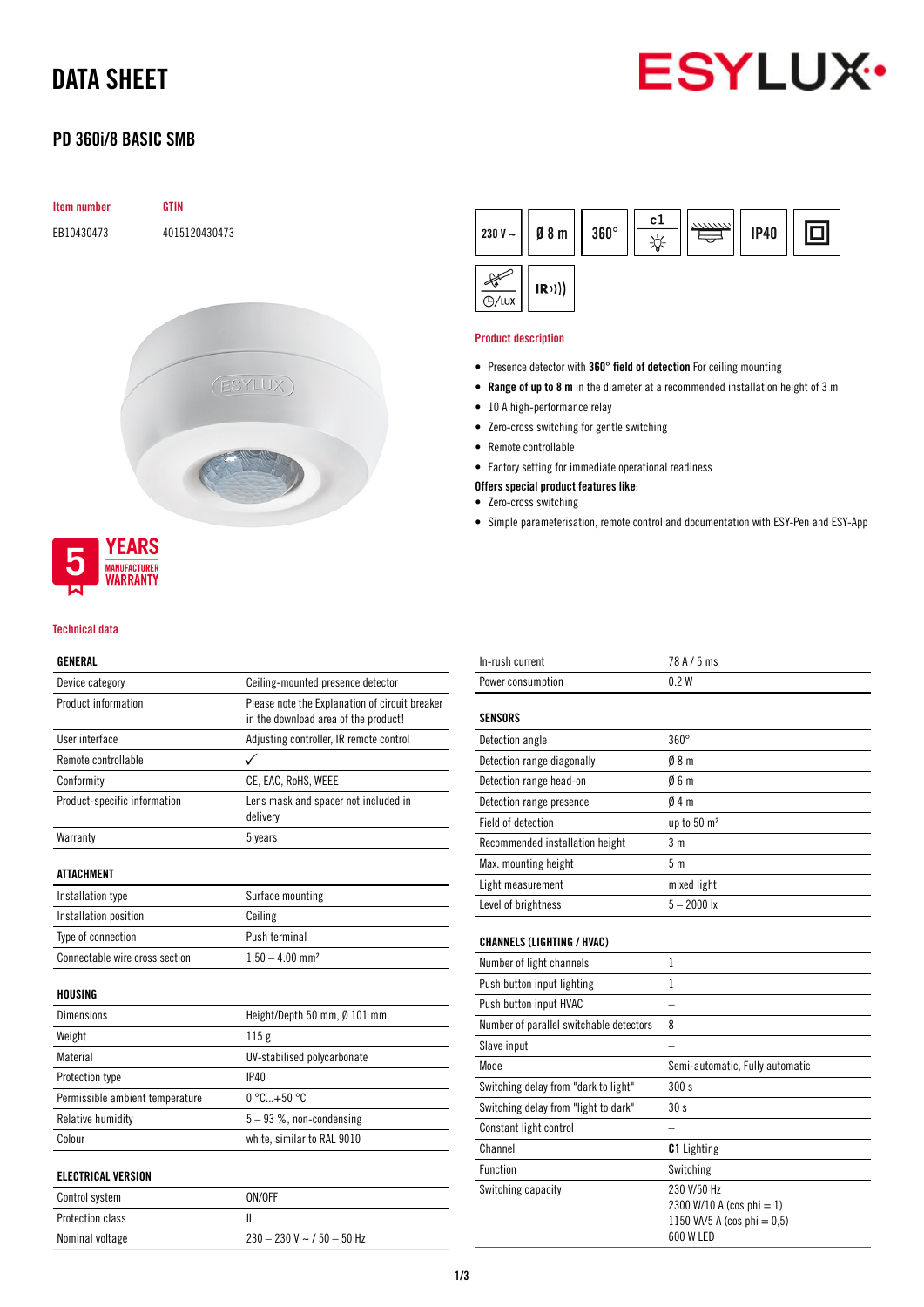# DATA SHEET





| <b>Item number</b>              | <b>GTIN</b>   |                             |                                                                                                                                           |                                                                                            |                                  |               |  |
|---------------------------------|---------------|-----------------------------|-------------------------------------------------------------------------------------------------------------------------------------------|--------------------------------------------------------------------------------------------|----------------------------------|---------------|--|
| EB10430473                      | 4015120430473 |                             |                                                                                                                                           |                                                                                            |                                  |               |  |
| Switch contact                  |               | make contact / non-floating | Impulse mode                                                                                                                              |                                                                                            | $\checkmark$                     |               |  |
| Push button input               | $\checkmark$  |                             |                                                                                                                                           | Switch-off delay time                                                                      | 15 s30 min (adjustable in steps) |               |  |
| <b>Factory settings</b>         |               |                             |                                                                                                                                           |                                                                                            |                                  |               |  |
| <b>GENERAL</b>                  |               |                             |                                                                                                                                           | <b>CHANNELS (LIGHTING / HVAC)</b>                                                          |                                  |               |  |
| Sensitivity                     |               | 100 %                       |                                                                                                                                           | Channel                                                                                    | C1 Lighting                      |               |  |
|                                 |               |                             |                                                                                                                                           | Level of brightness/switching threshold                                                    | 500 lx                           |               |  |
|                                 |               |                             |                                                                                                                                           | Switch-off delay time                                                                      | 5 min                            |               |  |
| <b>Accessories</b>              |               |                             |                                                                                                                                           |                                                                                            |                                  |               |  |
| <b>Product designation</b>      |               | Item number                 | <b>Product description</b>                                                                                                                |                                                                                            |                                  | <b>GTIN</b>   |  |
| Cover                           |               |                             |                                                                                                                                           |                                                                                            |                                  |               |  |
| <b>BASIC 8 LENS MASK</b>        |               | EB10423093                  | Spare part Lens mask 8 m                                                                                                                  |                                                                                            |                                  | 4015120423093 |  |
| Protection                      |               |                             |                                                                                                                                           |                                                                                            |                                  |               |  |
| <b>BASKET GUARD ROUND LARGE</b> |               | EM10425608                  |                                                                                                                                           | Basket guard for presence and motion detectors and smoke detectors, Ø 180 mm, height 90 mm |                                  | 4015120425608 |  |
| <b>Remote control</b>           |               |                             |                                                                                                                                           |                                                                                            |                                  |               |  |
| ESY-Pen                         |               | EP10425356                  | ESY-Pen and ESY-App, two tools for every task: (1) Parameterisation, (2) remote control, (3) light<br>measurement, (4) project management |                                                                                            |                                  | 4015120425356 |  |
| REMOTE CONTROL MDi/PDi          |               | EM10425509                  |                                                                                                                                           | IR remote control for presence detectors and motion detectors                              |                                  | 4015120425509 |  |
| <b>Dimension drawing</b>        |               |                             |                                                                                                                                           | <b>Field of detections</b>                                                                 | <b>Detection range</b>           |               |  |
|                                 |               |                             |                                                                                                                                           |                                                                                            |                                  |               |  |



# Diagonally (A)  $\emptyset$  8 m Frontal (B) Ø 6 m  $c^{\bullet}$  $B<sub>1</sub>$  $360^\circ$ Presence area (C)  $\emptyset$  4 m